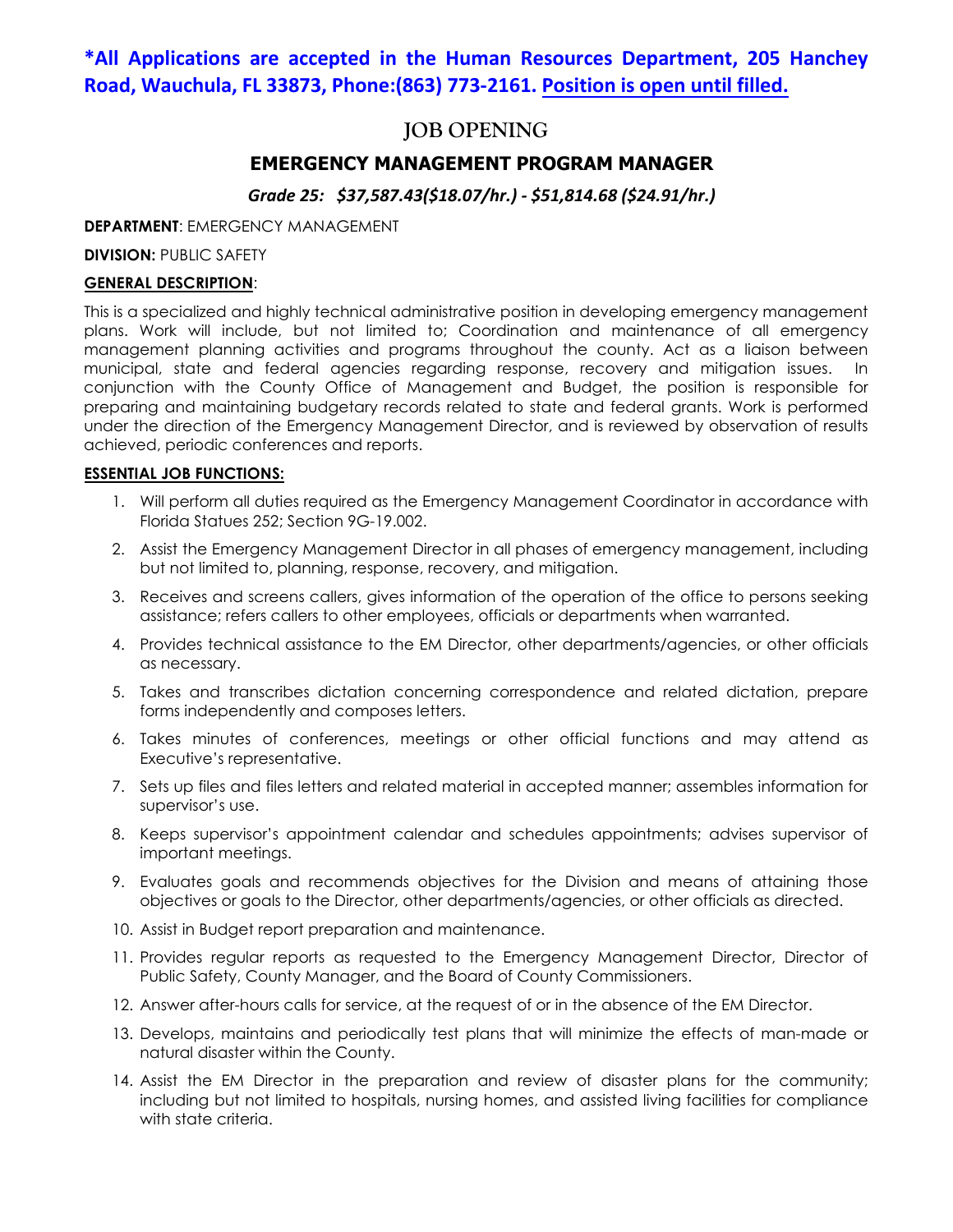# **\*All Applications are accepted in the Human Resources Department, 205 Hanchey Road, Wauchula, FL 33873, Phone:(863) 773-2161. Position is open until filled.**

### **AUTOMOTIVE MECHANIC Page 2**

- 15. Assist the EM Director in the preparation and review of disaster plans for the community; including but not limited to hospitals, nursing homes, and assisted living facilities for compliance with state criteria.
- 16. Responsible for the maintenance and review of the county's Comprehensive Emergency Management Plan (CEMP). The CEMP is the document that guides the numerous various local agencies that together guide the planning and response to all emergencies in the County.
- 17. Establishes and provides for the continuity of County government in a disaster situation. Prepares and implements natural disaster plan and survival plan.
- 18. Develops and improves plans to affect recovery in the post-disaster period and programs to render support to state and federal government in their survival and recovery efforts.
- 19. Maintains liaison and conducts conferences with other emergency management organizations as well as, State and Federal agencies in the clarification and coordination of emergency procedures and operating policies.
- 20. Develops and maintains additional local emergency response plans as required. Informs and coordinates with municipal, local, regional and state representatives regarding available training opportunities.
- 21. Functions as Division representative to local emergency management/preparedness boards to include Local Emergency Planning Committee. Functions as Public Safety Department representative to the County Safety Committee.
- 22. Confers and coordinates with other agencies regarding standards, needs, and project planning.
- 23. Performs varied related statistical duties and reports.
- 24. Develop and maintain emergency communications capabilities for the Emergency Operations Center (EOC).
- 25. Maintain the emergency alert notification system for the EOC.
- 26. Investigates and reports major problems, deficiencies, or complaints to the EM Director.
- 27. Assist other emergency service providers in tracking possible problems brought up from citizen complaints.
- 28. Responsible for maintaining County special needs registry, shelter assignments, and coordinating special needs sheltering. This includes attending meetings with the Special Needs Committee.
- 29. Provides guidance to applicants, family members or health care agencies when the condition of the applicant exceeds the capabilities of the special needs shelter.
- 30. Receives, analyzes, and processes applications from persons requiring evacuation and sheltering during emergencies.
- 31. Assists in public education presentations throughout the county regarding emergency management programs. Maintains educational materials for public distribution.
- 32. Attend regular training meetings and conferences for emergency management to obtain latest information pertaining to local programs.

(These essential job functions are not to be construed as a complete statement of all duties performed. Employees will be required to perform other job related marginal duties as required.)